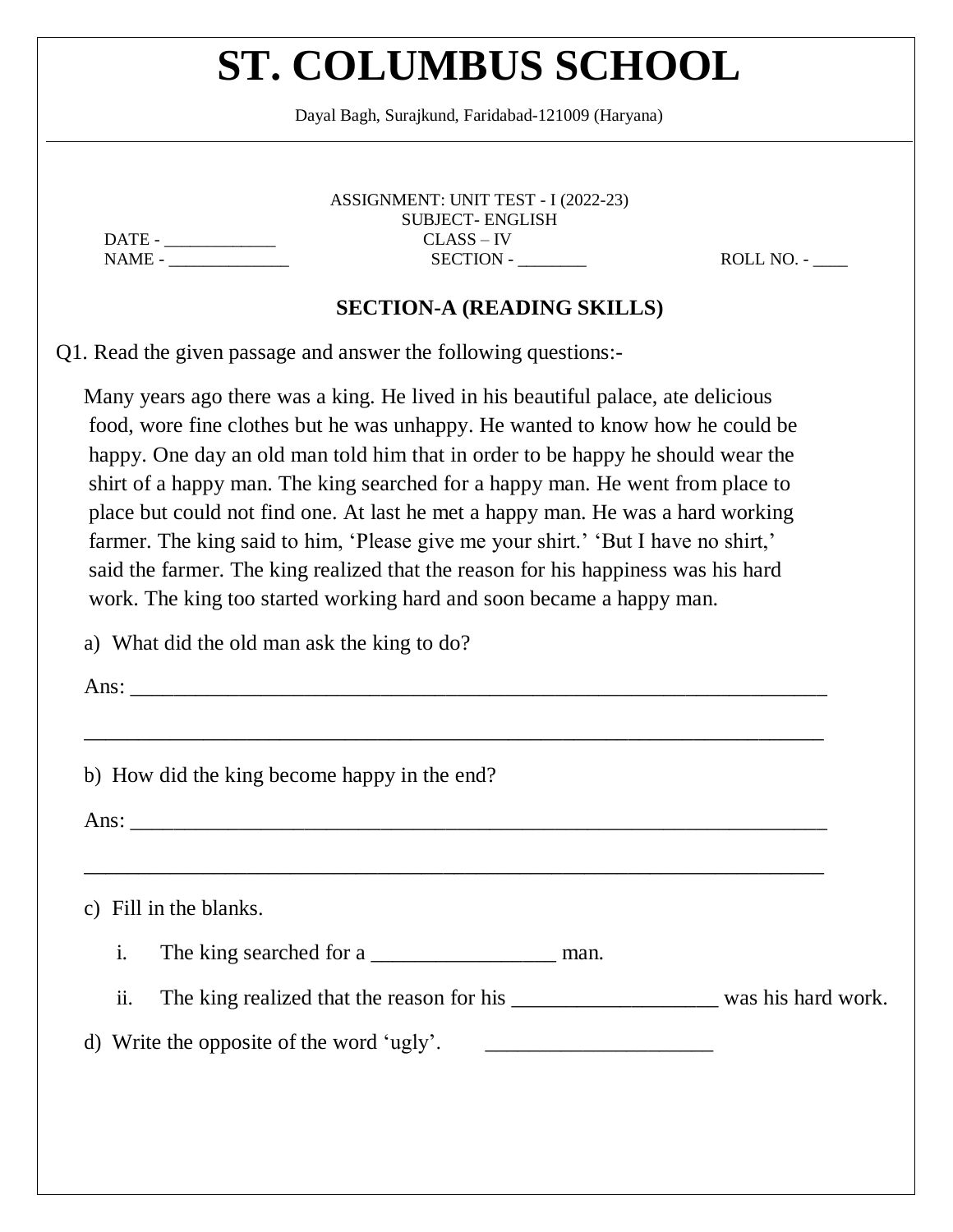#### **SECTION-B (GRAMMAR)**

 $\frac{1}{\sqrt{2}}$  ,  $\frac{1}{\sqrt{2}}$  ,  $\frac{1}{\sqrt{2}}$  ,  $\frac{1}{\sqrt{2}}$  ,  $\frac{1}{\sqrt{2}}$  ,  $\frac{1}{\sqrt{2}}$  ,  $\frac{1}{\sqrt{2}}$  ,  $\frac{1}{\sqrt{2}}$  ,  $\frac{1}{\sqrt{2}}$  ,  $\frac{1}{\sqrt{2}}$  ,  $\frac{1}{\sqrt{2}}$  ,  $\frac{1}{\sqrt{2}}$  ,  $\frac{1}{\sqrt{2}}$  ,  $\frac{1}{\sqrt{2}}$  ,  $\frac{1}{\sqrt{2}}$ 

 $\frac{1}{2}$  , and the contribution of the contribution of the contribution of the contribution of the contribution of the contribution of the contribution of the contribution of the contribution of the contribution of the c

\_\_\_\_\_\_\_\_\_\_\_\_\_\_\_\_\_\_\_\_\_\_\_\_\_\_\_\_\_\_\_\_\_\_\_\_\_\_\_\_\_\_\_\_\_\_\_\_\_\_\_\_\_\_\_\_\_\_\_\_\_\_\_\_\_\_\_\_\_\_\_\_\_\_\_\_\_\_\_\_\_\_\_\_\_

\_\_\_\_\_\_\_\_\_\_\_\_\_\_\_\_\_\_\_\_\_\_\_\_\_\_\_\_\_\_\_\_\_\_\_\_\_\_\_\_\_\_\_\_\_\_\_\_\_\_\_\_\_\_\_\_\_\_\_\_\_\_\_\_\_\_\_\_\_\_\_\_\_\_\_\_\_\_\_\_\_\_\_\_\_

\_\_\_\_\_\_\_\_\_\_\_\_\_\_\_\_\_\_\_\_\_\_\_\_\_\_\_\_\_\_\_\_\_\_\_\_\_\_\_\_\_\_\_\_\_\_\_\_\_\_\_\_\_\_\_\_\_\_\_\_\_\_\_\_\_\_\_\_

\_\_\_\_\_\_\_\_\_\_\_\_\_\_\_\_\_\_\_\_\_\_\_\_\_\_\_\_\_\_\_\_\_\_\_\_\_\_\_\_\_\_\_\_\_\_\_\_\_\_\_\_\_\_\_\_\_\_\_\_\_\_\_\_\_\_\_\_\_

\_\_\_\_\_\_\_\_\_\_\_\_\_\_\_\_\_\_\_\_\_\_\_\_\_\_\_\_\_\_\_\_\_\_\_\_\_\_\_\_\_\_\_\_\_\_\_\_\_\_\_\_\_\_\_\_\_\_\_\_\_\_\_\_\_\_\_\_

\_\_\_\_\_\_\_\_\_\_\_\_\_\_\_\_\_\_\_\_\_\_\_\_\_\_\_\_\_\_\_\_\_\_\_\_\_\_\_\_\_\_\_\_\_\_\_\_\_\_\_\_\_\_\_\_\_\_\_\_\_\_\_\_\_\_\_\_\_

a) potato, onion, brinjal, capsicum, beans

b) light, fridge, machine, iron, kettle

Q3. Rewrite the following groups of words as meaningful sentences.

a) dances peacock the rain in the.

b) do what want you?

Q4. Identify the kinds of sentences and write their kinds in the blanks.

a) Are these your belongings?

b) Sam went to the beach with his friends.

c) Get out of my room.

- Q5. Change the following sentences into negative.
	- a) Rahul is playing.
	- b) We are going to the museum.

Q6. Change the following sentences into interrogative.

a) Reena is working hard.

b) We were at the school yesterday.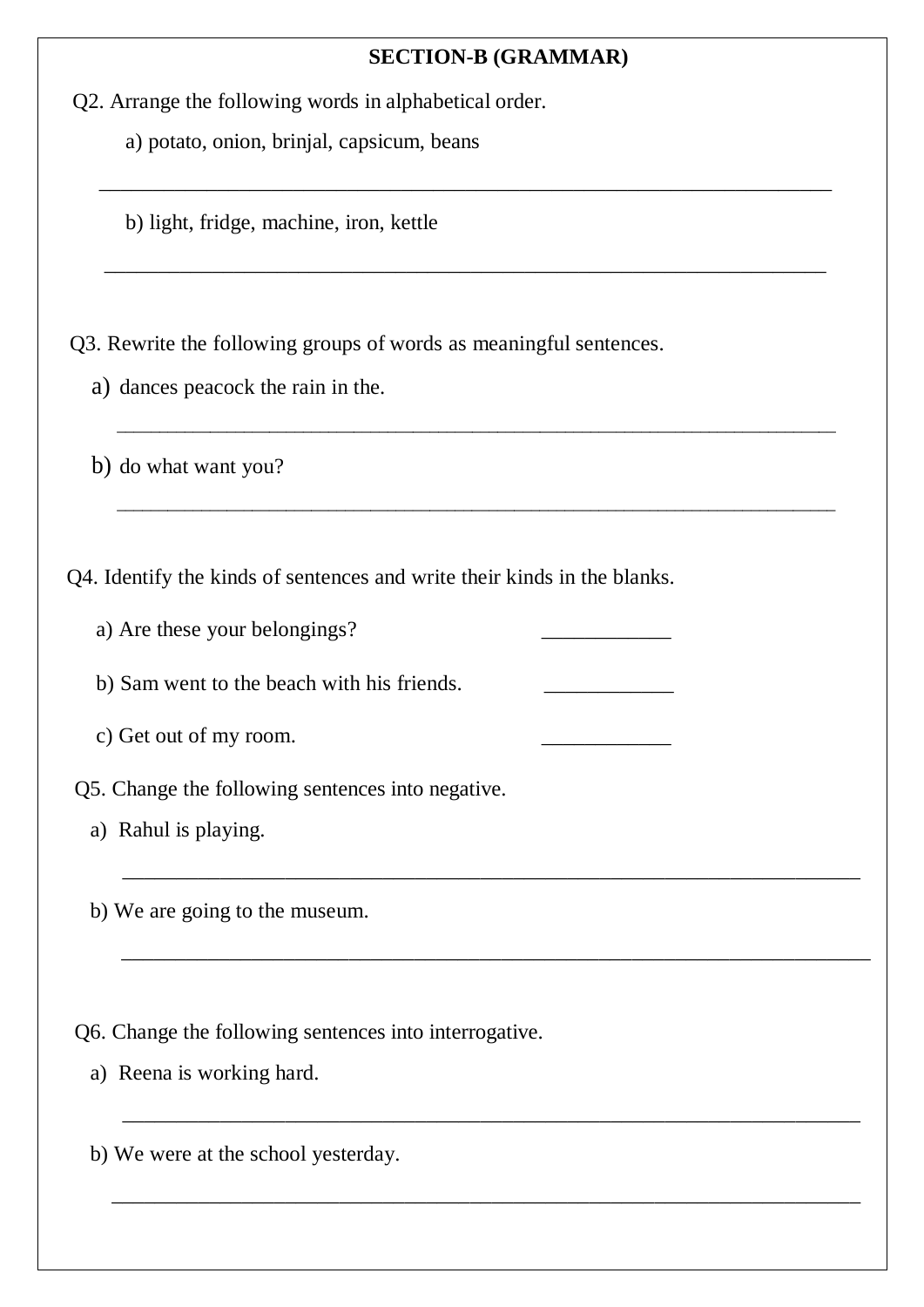Q7. Fill in the blanks using suitable subjects or predicates.

a) \_\_\_\_\_\_\_\_\_\_\_\_\_\_\_\_\_\_\_\_ has left Mumbai.

b) We  $\blacksquare$ 

Q8. Fill in the blanks using 'a', 'an' or 'the'.

a) Vivek is untidy boy.

b) \_\_\_\_\_\_\_\_\_\_\_ stars are shining in the sky.

c) There is \_\_\_\_\_\_\_\_\_\_ garden near my house.

Q9. Fill in the blanks with the correct interjections.

a) I hurt my ankle.

b) \_\_\_\_\_\_\_\_\_\_\_\_\_\_\_\_\_\_\_\_\_\_ We won the match.

c)  $\frac{1}{\sqrt{1-\frac{1}{\sqrt{1-\frac{1}{\sqrt{1-\frac{1}{\sqrt{1-\frac{1}{\sqrt{1-\frac{1}{\sqrt{1-\frac{1}{\sqrt{1-\frac{1}{\sqrt{1-\frac{1}{\sqrt{1-\frac{1}{\sqrt{1-\frac{1}{\sqrt{1-\frac{1}{\sqrt{1-\frac{1}{\sqrt{1-\frac{1}{\sqrt{1-\frac{1}{\sqrt{1-\frac{1}{\sqrt{1-\frac{1}{\sqrt{1-\frac{1}{\sqrt{1-\frac{1}{\sqrt{1-\frac{1}{\sqrt{1-\frac{1}{\sqrt{1-\frac{1}{\sqrt{1-\frac{1}{\sqrt{1-\frac{1}{\sqrt{1-\$ 

### **SECTION-C (LITERATURE)**

Q10. Who said these words and to whom?

a) "Now the diamonds are of use to everyone."

\_\_\_\_\_\_\_\_\_\_\_\_\_\_\_\_\_\_\_\_\_\_\_\_\_\_\_\_\_\_\_\_\_\_\_\_\_\_\_\_\_\_\_\_\_\_

\_\_\_\_\_\_\_\_\_\_\_\_\_\_\_\_\_\_\_\_\_\_\_\_\_\_\_\_\_\_\_\_\_\_\_\_\_\_\_\_\_\_\_\_\_\_

b) "So the bats have been telling different things to different groups!"

#### Q11. Fill in the blanks.

a) The woman loaded the sack into her the sack into her the woman loaded the sack into her

- b) The animals would look hard at the \_\_\_\_\_\_\_\_\_\_\_\_\_\_\_\_ of the bats.
- c) The Polos were happy at the \_\_\_\_\_\_\_\_\_\_\_\_\_\_\_\_\_\_ court.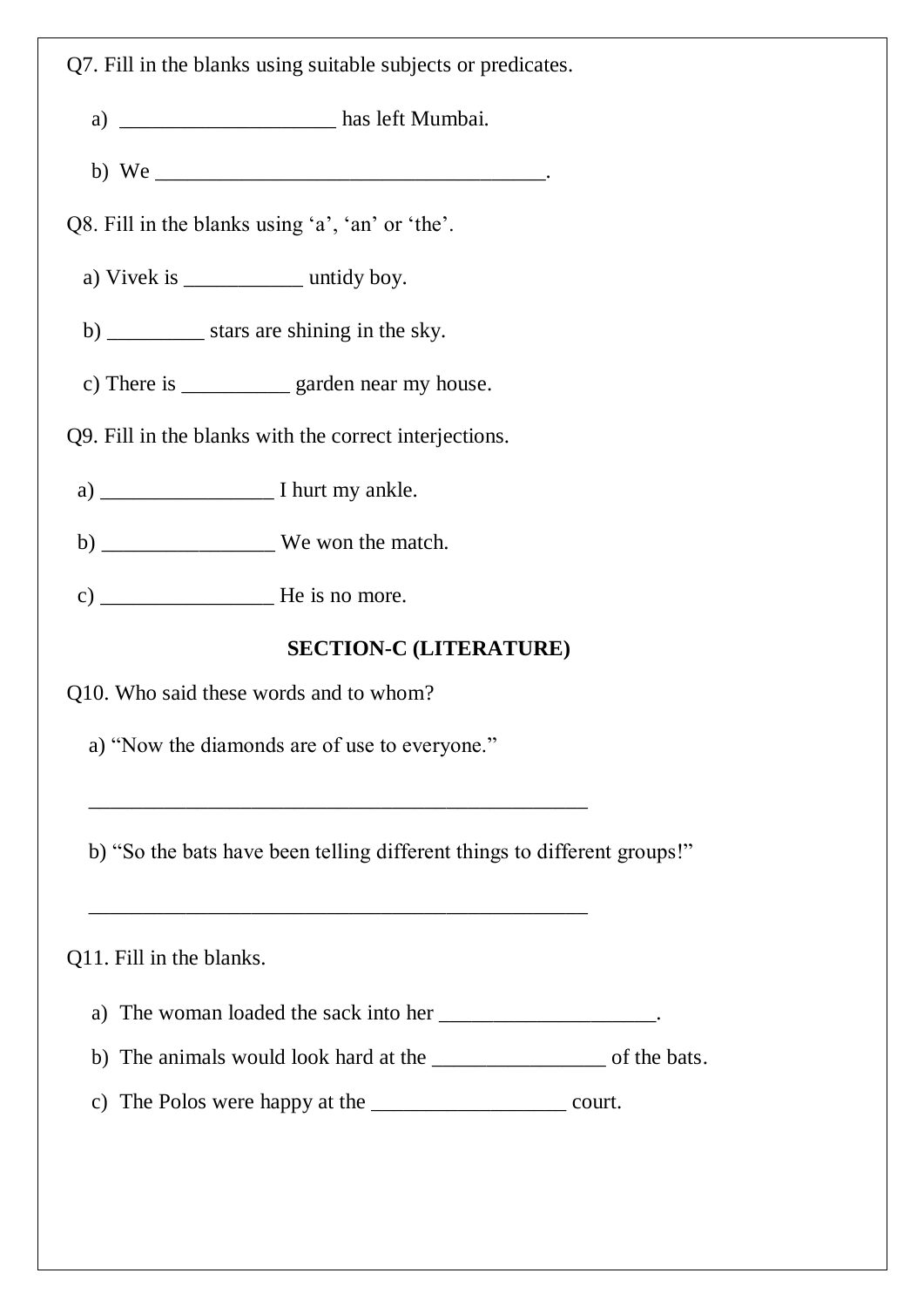### **SECTION-D (WRITING SKILLS)**

Q12. Write an application to the Principal of your school asking for three days sick leave.

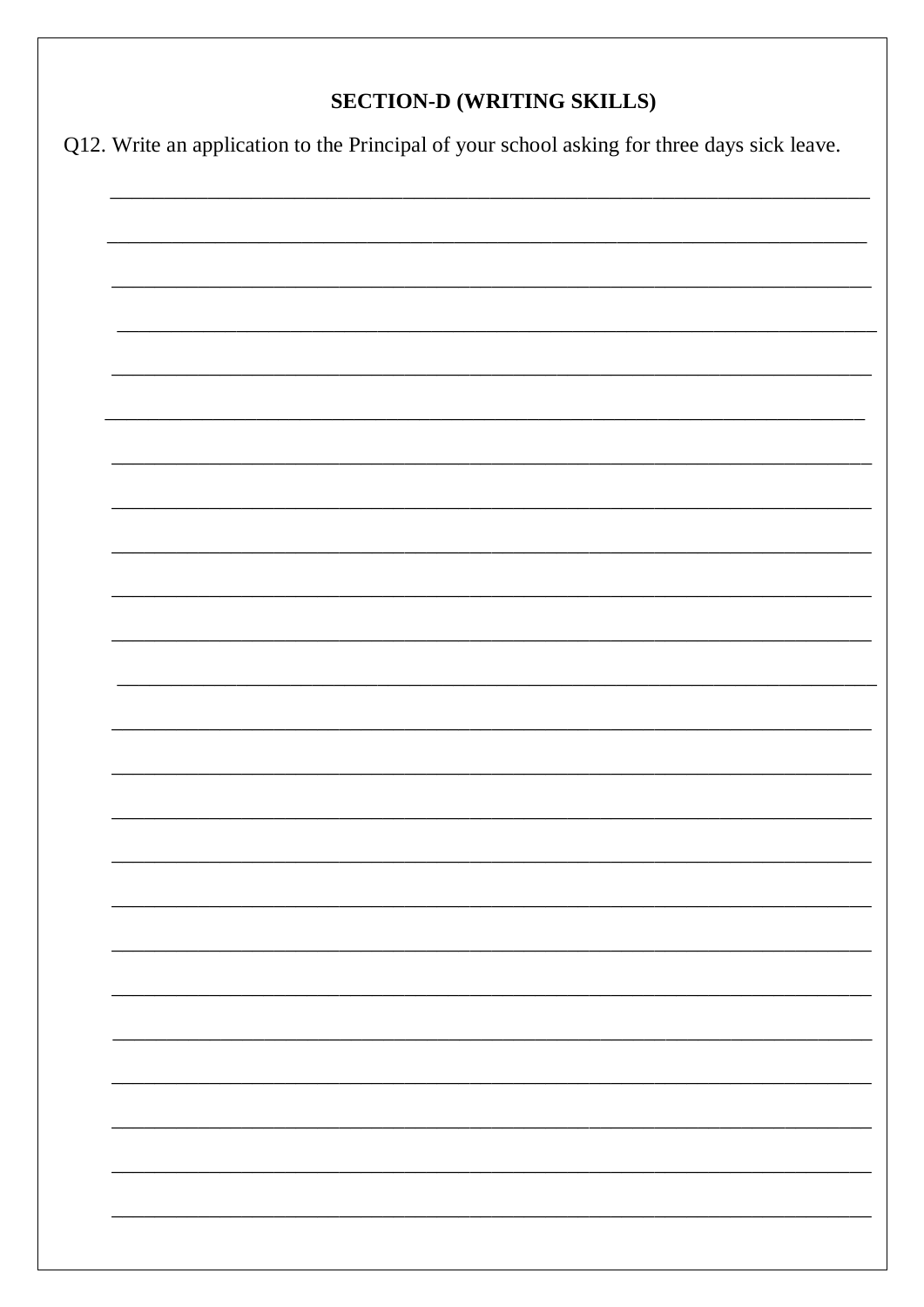Dayal Bagh, Surajkund, Faridabad-121009 (Haryana)

| $\label{eq:NAME} \text{NAME -}\_$                                     | ASSIGNMENT: UNIT TEST - I (2022-23)<br><b>SUBJECT-MATHEMATICS</b><br>$CLASS - IV$<br>$SECTION -$                                                                                                                                                                                                                                                                                                      | ROLL NO. - |
|-----------------------------------------------------------------------|-------------------------------------------------------------------------------------------------------------------------------------------------------------------------------------------------------------------------------------------------------------------------------------------------------------------------------------------------------------------------------------------------------|------------|
| Q 1. Fill in the blanks.                                              |                                                                                                                                                                                                                                                                                                                                                                                                       |            |
|                                                                       | a) In Hindu Arabic numeral XXXIX is written as _____________.                                                                                                                                                                                                                                                                                                                                         |            |
| b) The place value of $3 \text{ in } 76,863 \text{ is }$ ___________. |                                                                                                                                                                                                                                                                                                                                                                                                       |            |
|                                                                       | c) The smallest 6-digit number in which no digit is repeated is ___________.                                                                                                                                                                                                                                                                                                                          |            |
|                                                                       | d) The predecessor of 99,999 is $\frac{1}{\sqrt{1-\frac{1}{\sqrt{1-\frac{1}{\sqrt{1-\frac{1}{\sqrt{1-\frac{1}{\sqrt{1-\frac{1}{\sqrt{1-\frac{1}{\sqrt{1-\frac{1}{\sqrt{1-\frac{1}{\sqrt{1-\frac{1}{\sqrt{1-\frac{1}{\sqrt{1-\frac{1}{\sqrt{1-\frac{1}{\sqrt{1-\frac{1}{\sqrt{1-\frac{1}{\sqrt{1-\frac{1}{\sqrt{1-\frac{1}{\sqrt{1-\frac{1}{\sqrt{1-\frac{1}{\sqrt{1-\frac{1}{\sqrt{1-\frac{1}{\sqrt{$ |            |
|                                                                       |                                                                                                                                                                                                                                                                                                                                                                                                       |            |
| f) The numbers which are added are called ____________.               |                                                                                                                                                                                                                                                                                                                                                                                                       |            |
|                                                                       |                                                                                                                                                                                                                                                                                                                                                                                                       |            |
|                                                                       | h) In Roman Numerals repetition of symbols means ________________.                                                                                                                                                                                                                                                                                                                                    |            |
| i) $191 + 3421 + 9634 =$ $- 191 + 3421$                               |                                                                                                                                                                                                                                                                                                                                                                                                       |            |
| Q 2. Solve                                                            |                                                                                                                                                                                                                                                                                                                                                                                                       |            |
| a) Write the number name for                                          |                                                                                                                                                                                                                                                                                                                                                                                                       |            |
| $560,705 -$                                                           |                                                                                                                                                                                                                                                                                                                                                                                                       |            |
| b) Write the numeral for                                              |                                                                                                                                                                                                                                                                                                                                                                                                       |            |
|                                                                       |                                                                                                                                                                                                                                                                                                                                                                                                       |            |
| c) Add and write the answer in Roman Numerals                         |                                                                                                                                                                                                                                                                                                                                                                                                       |            |
|                                                                       |                                                                                                                                                                                                                                                                                                                                                                                                       |            |
| ii) $XXII + XXV =$                                                    |                                                                                                                                                                                                                                                                                                                                                                                                       |            |
| d) Write in vertical columns and add.                                 |                                                                                                                                                                                                                                                                                                                                                                                                       |            |
| i) $485626 + 3143 + 54929$                                            | ii. $16969 + 23317 + 104$                                                                                                                                                                                                                                                                                                                                                                             |            |
|                                                                       |                                                                                                                                                                                                                                                                                                                                                                                                       |            |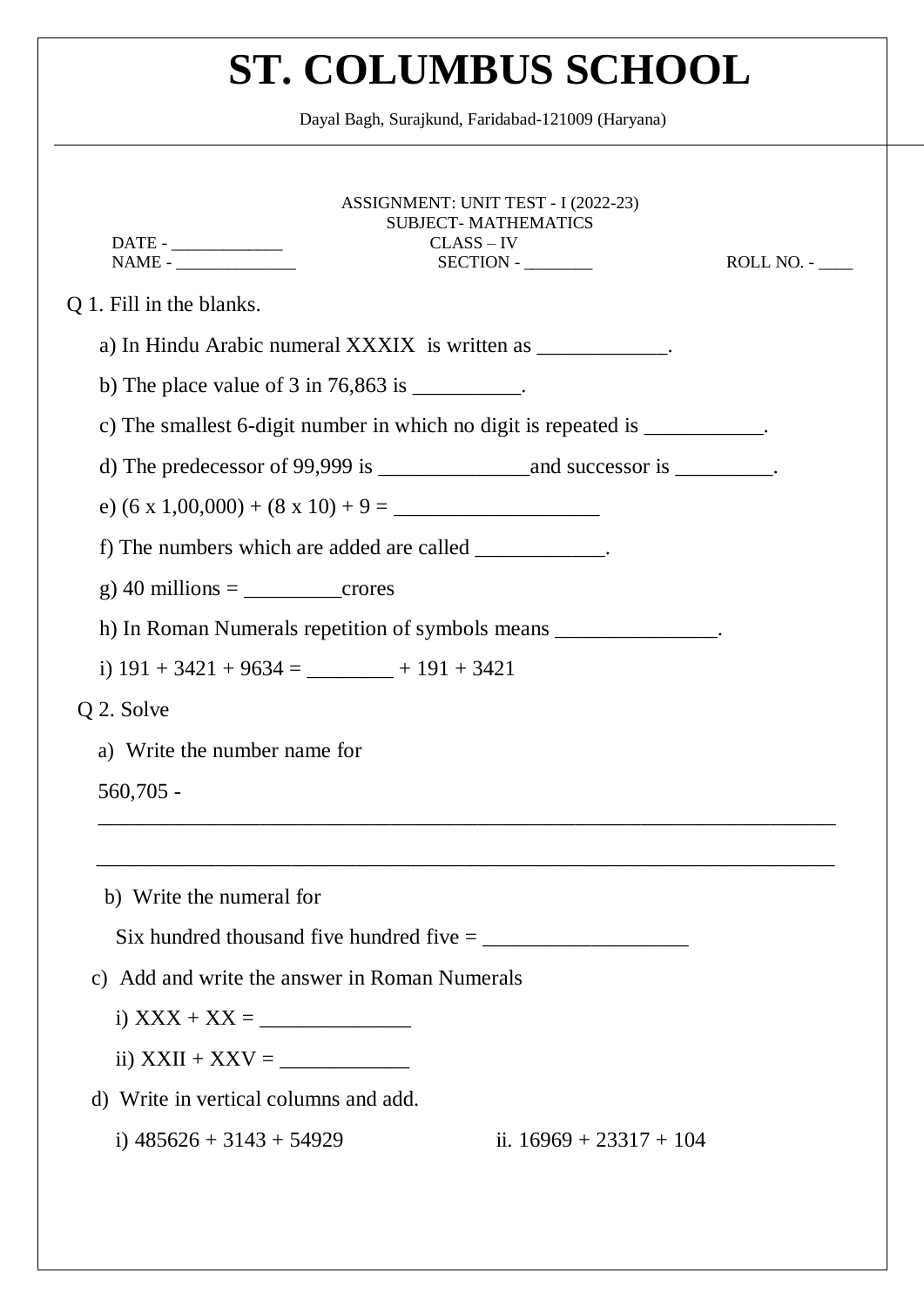e) Arrange the numbers in the descending order.

3,32,302; 2,32,203; 3,23,320; 3,32,230; 2,23,320;

f) Write the smallest and greatest 5-digit number using the digits 2, 9, 0, 6 and 7.

\_\_\_\_\_\_\_\_\_\_\_\_\_\_\_\_\_\_\_\_\_\_\_\_\_\_\_\_\_\_\_\_\_\_\_\_\_\_\_\_\_\_\_\_\_\_\_\_\_\_\_\_\_\_\_\_\_\_\_\_\_\_\_

g) 50,639 tourists visited Palampur in May, 74,230 in June and 95,736 in July. Find the total number of tourists that visited Palampur during these three months.

\_\_\_\_\_\_\_\_\_\_\_\_\_\_\_\_\_\_\_\_\_\_\_\_\_\_\_\_\_\_\_\_\_\_\_\_\_\_\_\_\_\_\_\_\_\_\_\_\_\_\_\_\_\_\_\_\_\_\_\_\_\_\_\_\_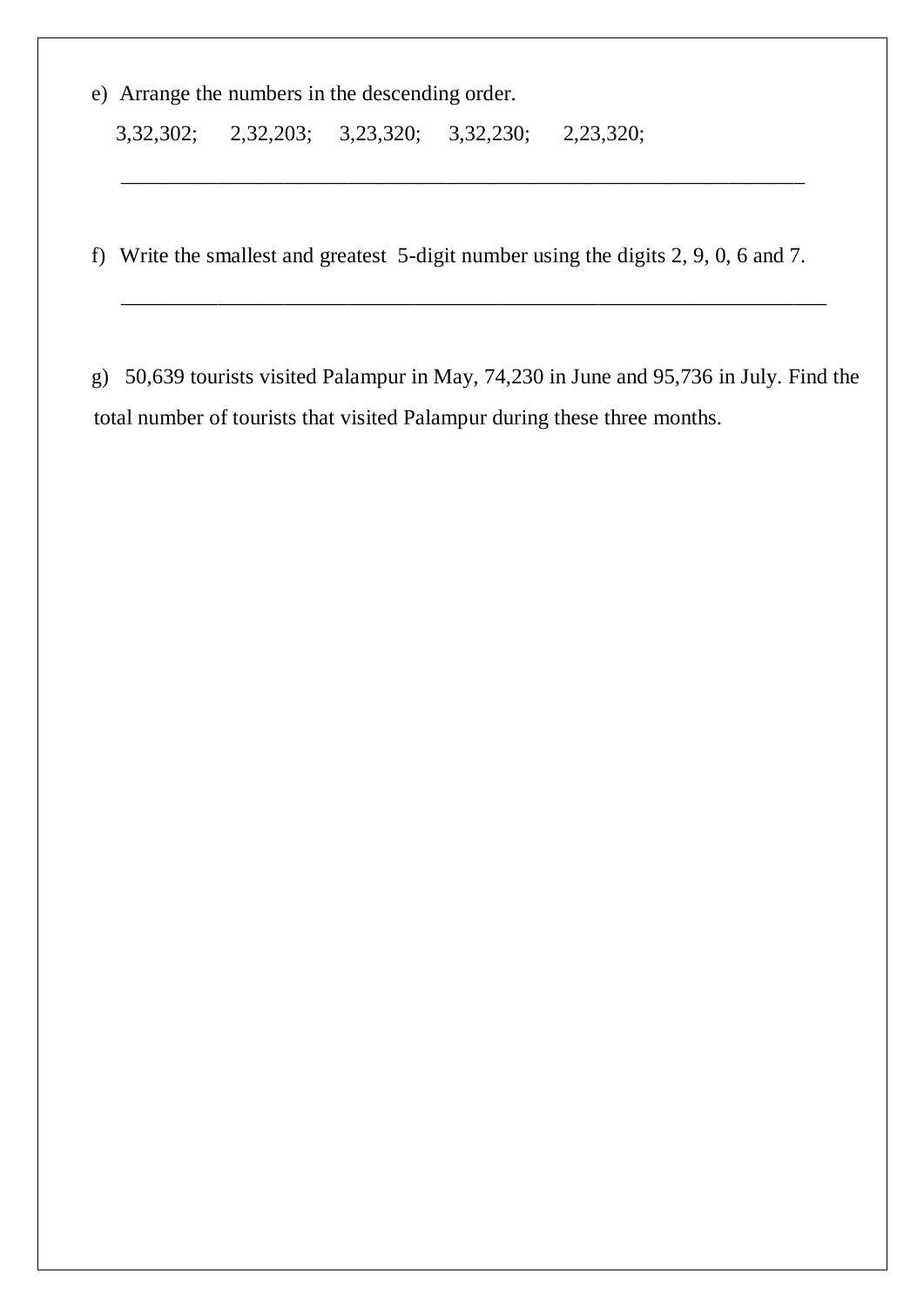Dayal Bagh, Surajkund, Faridabad-121009 (Haryana)

| ASSIGNMENT: UNIT TEST - I (2022-23)<br><b>SUBJECT-EVS</b><br>$CLASS - IV$                |
|------------------------------------------------------------------------------------------|
| SECTION - ________<br>$NAME -$<br>$ROLL NO. -$                                           |
| Q1. Fill in the blanks.                                                                  |
| a) A squirrel usually ________________ nuts and a cat __________ its milk.               |
| b) We can see that a leaf is made up of small sections by using a                        |
| plant.                                                                                   |
| d) Plants depend on animals to ____________________ seeds.                               |
| habitat.                                                                                 |
| f) In fixed plants, the upper surface of the leaves is usually waxy to __________ water. |
| Q2. Give one word answer.                                                                |
| a) Trees that grow in marshy areas                                                       |
| b) Plants that grow on land                                                              |
| c) Kitchen of a plant                                                                    |
| d) A green coloured substance in leaves                                                  |
| e) Test for starch                                                                       |
| f) A body of water moving in a particular direction                                      |
| Q3. Give two examples of each.                                                           |
| a) Evergreen trees                                                                       |
| b) Parasitic plants                                                                      |
| c) Non-green plants                                                                      |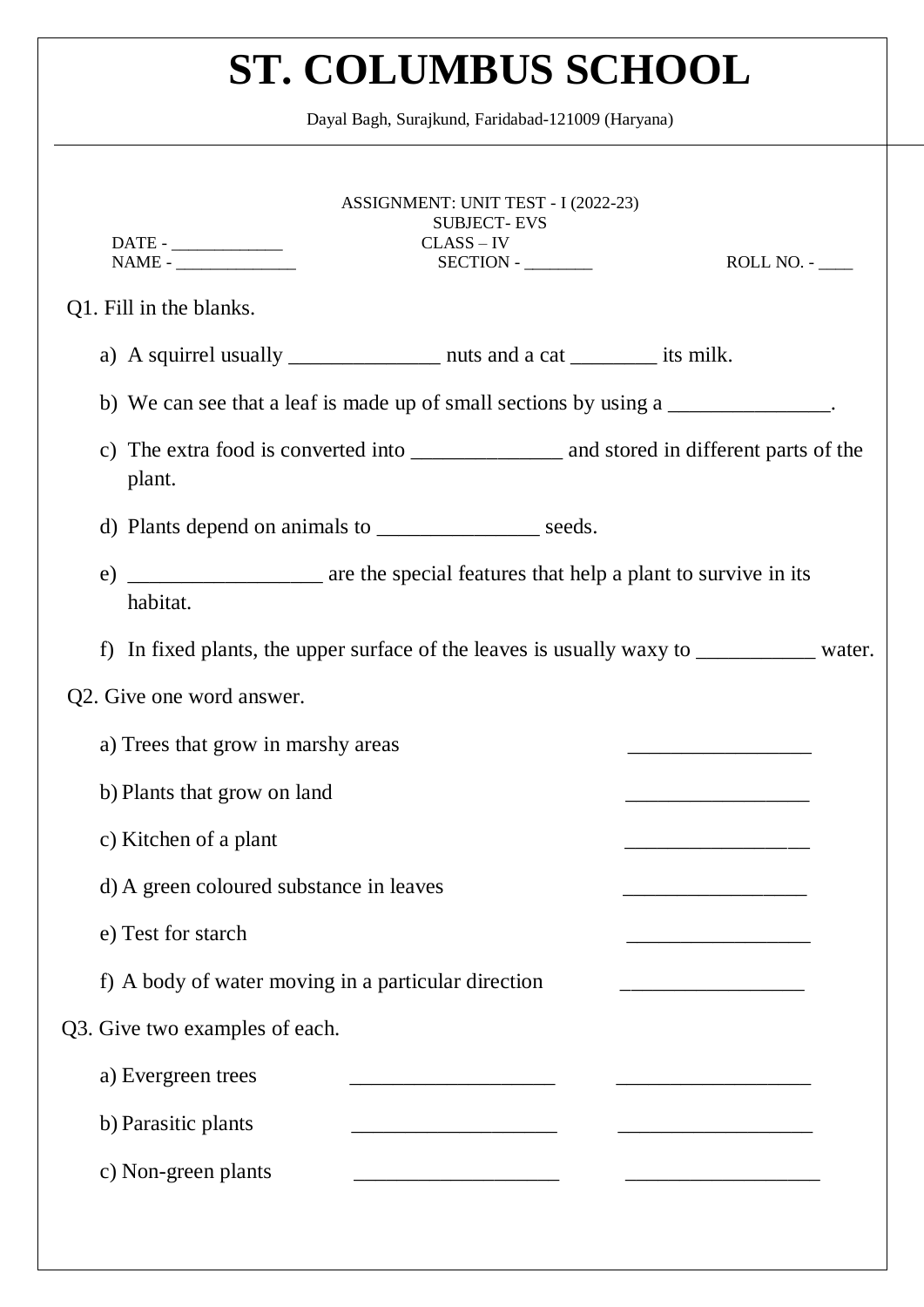d) Underwater plants e) Conifers

Q4. Answer the following questions.

a) What happens during photosynthesis? Do you think non-green plants carry out photosynthesis? Why or why not?

\_\_\_\_\_\_\_\_\_\_\_\_\_\_\_\_\_\_\_\_\_\_\_\_\_\_\_\_\_\_\_\_\_\_\_\_\_\_\_\_\_\_\_\_\_\_\_\_\_\_\_\_\_\_\_\_\_\_\_\_\_\_\_\_\_\_

\_\_\_\_\_\_\_\_\_\_\_\_\_\_\_\_\_\_\_\_\_\_\_\_\_\_\_\_\_\_\_\_\_\_\_\_\_\_\_\_\_\_\_\_\_\_\_\_\_\_\_\_\_\_\_\_\_\_\_\_\_\_\_\_\_\_

\_\_\_\_\_\_\_\_\_\_\_\_\_\_\_\_\_\_\_\_\_\_\_\_\_\_\_\_\_\_\_\_\_\_\_\_\_\_\_\_\_\_\_\_\_\_\_\_\_\_\_\_\_\_\_\_\_\_\_\_\_\_\_\_\_\_

\_\_\_\_\_\_\_\_\_\_\_\_\_\_\_\_\_\_\_\_\_\_\_\_\_\_\_\_\_\_\_\_\_\_\_\_\_\_\_\_\_\_\_\_\_\_\_\_\_\_\_\_\_\_\_\_\_\_\_\_\_\_\_\_\_\_

\_\_\_\_\_\_\_\_\_\_\_\_\_\_\_\_\_\_\_\_\_\_\_\_\_\_\_\_\_\_\_\_\_\_\_\_\_\_\_\_\_\_\_\_\_\_\_\_\_\_\_\_\_\_\_\_\_\_\_\_\_\_\_\_\_\_

\_\_\_\_\_\_\_\_\_\_\_\_\_\_\_\_\_\_\_\_\_\_\_\_\_\_\_\_\_\_\_\_\_\_\_\_\_\_\_\_\_\_\_\_\_\_\_\_\_\_\_\_\_\_\_\_\_\_\_\_\_\_\_\_\_\_

\_\_\_\_\_\_\_\_\_\_\_\_\_\_\_\_\_\_\_\_\_\_\_\_\_\_\_\_\_\_\_\_\_\_\_\_\_\_\_\_\_\_\_\_\_\_\_\_\_\_\_\_\_\_\_\_\_\_\_\_\_\_\_\_\_\_

\_\_\_\_\_\_\_\_\_\_\_\_\_\_\_\_\_\_\_\_\_\_\_\_\_\_\_\_\_\_\_\_\_\_\_\_\_\_\_\_\_\_\_\_\_\_\_\_\_\_\_\_\_\_\_\_\_\_\_\_\_\_\_\_\_\_

\_\_\_\_\_\_\_\_\_\_\_\_\_\_\_\_\_\_\_\_\_\_\_\_\_\_\_\_\_\_\_\_\_\_\_\_\_\_\_\_\_\_\_\_\_\_\_\_\_\_\_\_\_\_\_\_\_\_\_\_\_\_\_\_\_\_

b) Animals in ocean also need oxygen to survive. How do you think they get oxygen in the ocean?

c) Why does tea plantation occur on the slopes of hills?

d) Draw a neat and well-labelled diagram of process of photosynthesis.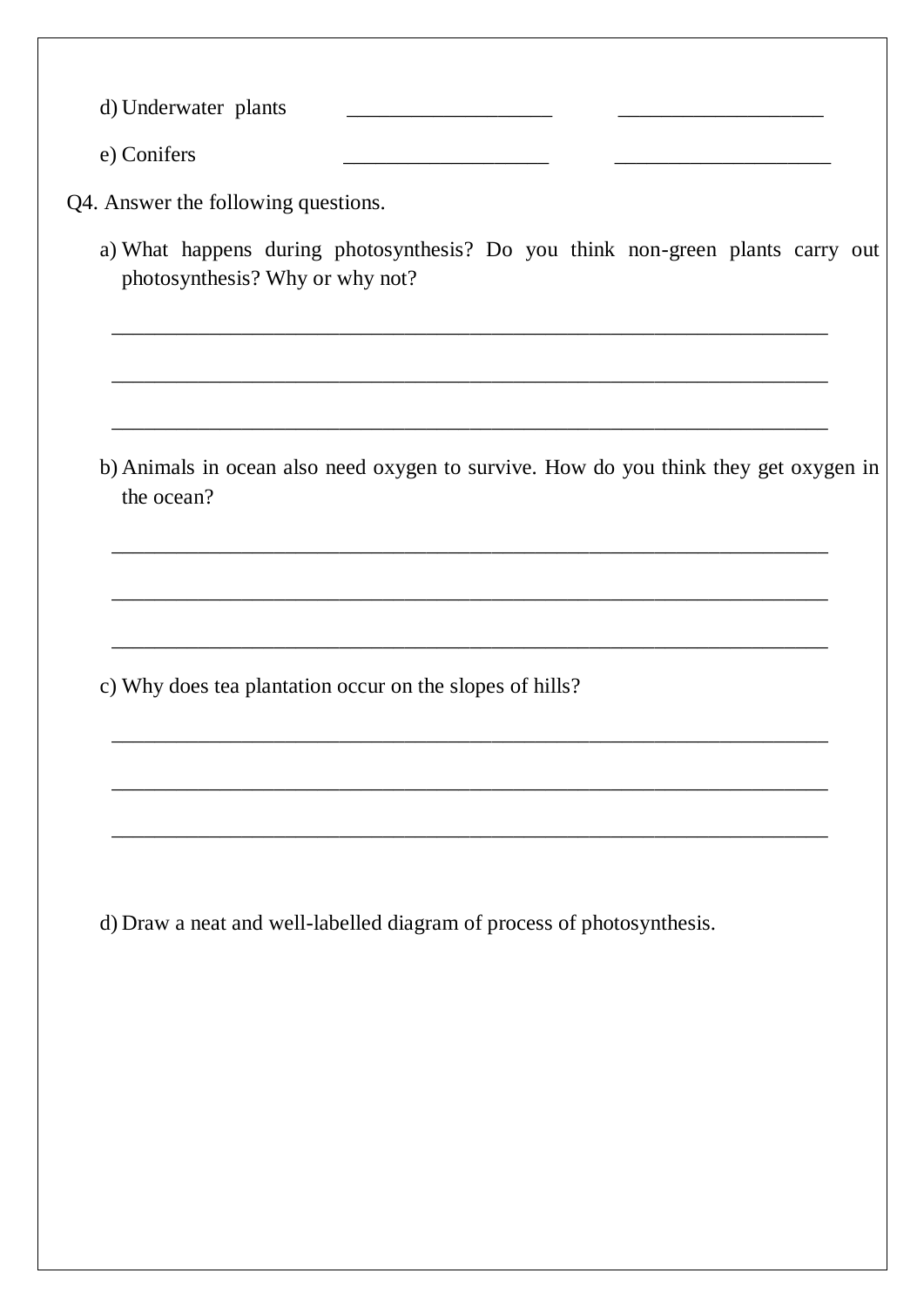Dayal Bagh, Surajkund, Faridabad-121009 (Haryana)

| NAME -                                   | ASSIGNMENT: UNIT TEST - I (2022-23)<br><b>SUBJECT- GENERAL KNOWLEDGE</b><br>$CLASS - IV$   | $ROLL NO. -$ |
|------------------------------------------|--------------------------------------------------------------------------------------------|--------------|
| Q1. Answer the question in one word.     |                                                                                            |              |
| a) Name the capital of West Bengal?      |                                                                                            |              |
|                                          | b) Which is the fastest swimming fish in the sea                                           |              |
| c) Which state is famous for locks?      |                                                                                            |              |
|                                          | d) How long does the earth take to go once around its axis?                                |              |
| e) Which is the world's biggest cactus?  |                                                                                            |              |
|                                          | f) Which is the longest suspension bridge in the world?                                    |              |
| Q2. Fill in the blanks.                  |                                                                                            |              |
| a)                                       | is called an oblate spheroid.                                                              |              |
| b)                                       | is a sacred flower for the Buddhist.                                                       |              |
|                                          |                                                                                            |              |
|                                          |                                                                                            |              |
|                                          | e) ______________________ is used by tourists in Vietnam to get a little tour of the city. |              |
|                                          | Q3. Write True for correct statements and False for wrong statements.                      |              |
| a) We should push anybody while playing. |                                                                                            |              |
|                                          | b) We should maintain eye contact with the audience while speaking.                        |              |
|                                          | c) Fastest swimmer among mammals is Killer Whale.                                          |              |
|                                          | d) Kanpur is the world's largest market for diamond polishing and cutting. ______          |              |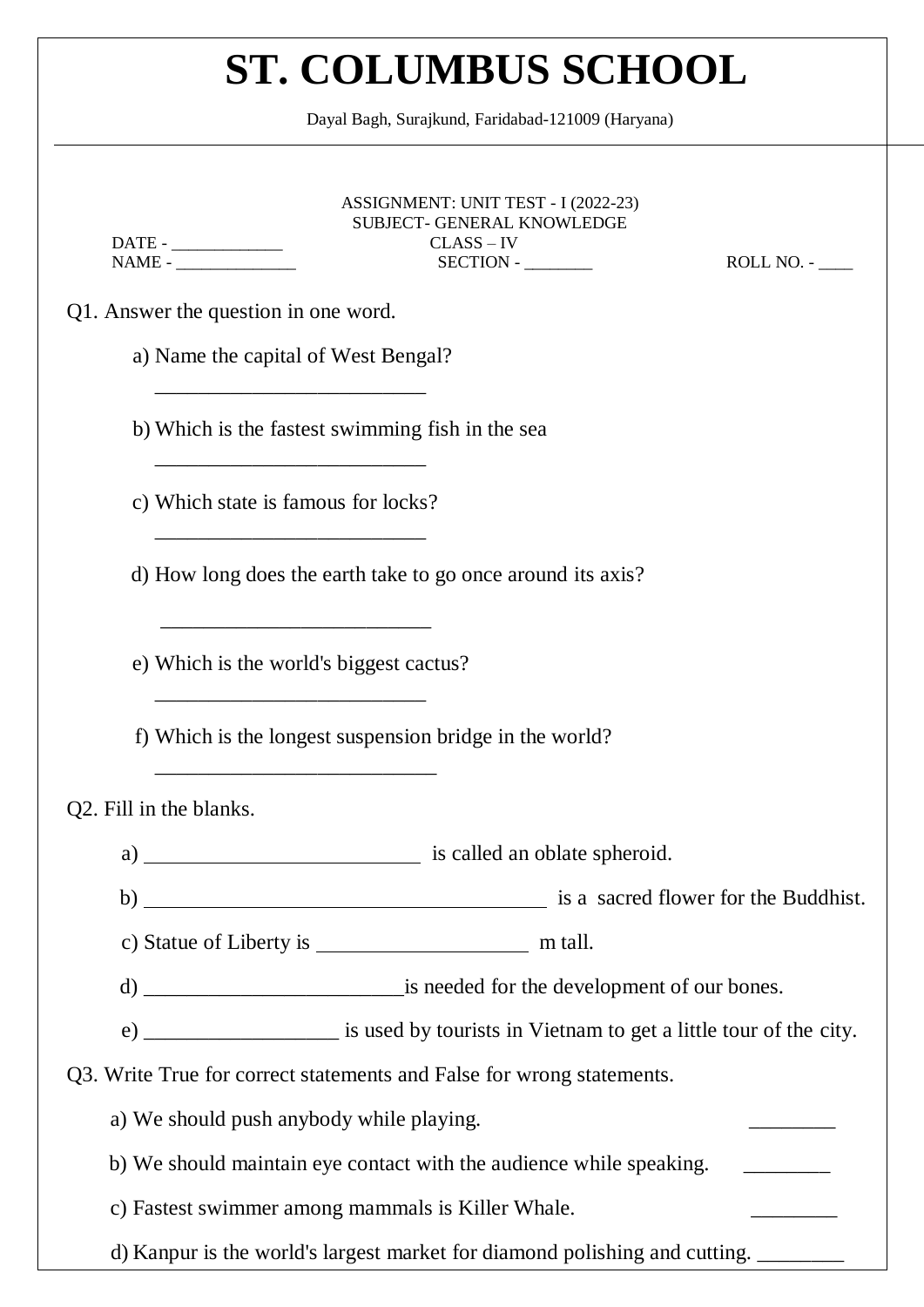Q4. Identify the picture and name them:



$$
a) \ \ \underline{\hspace{1cm}}
$$











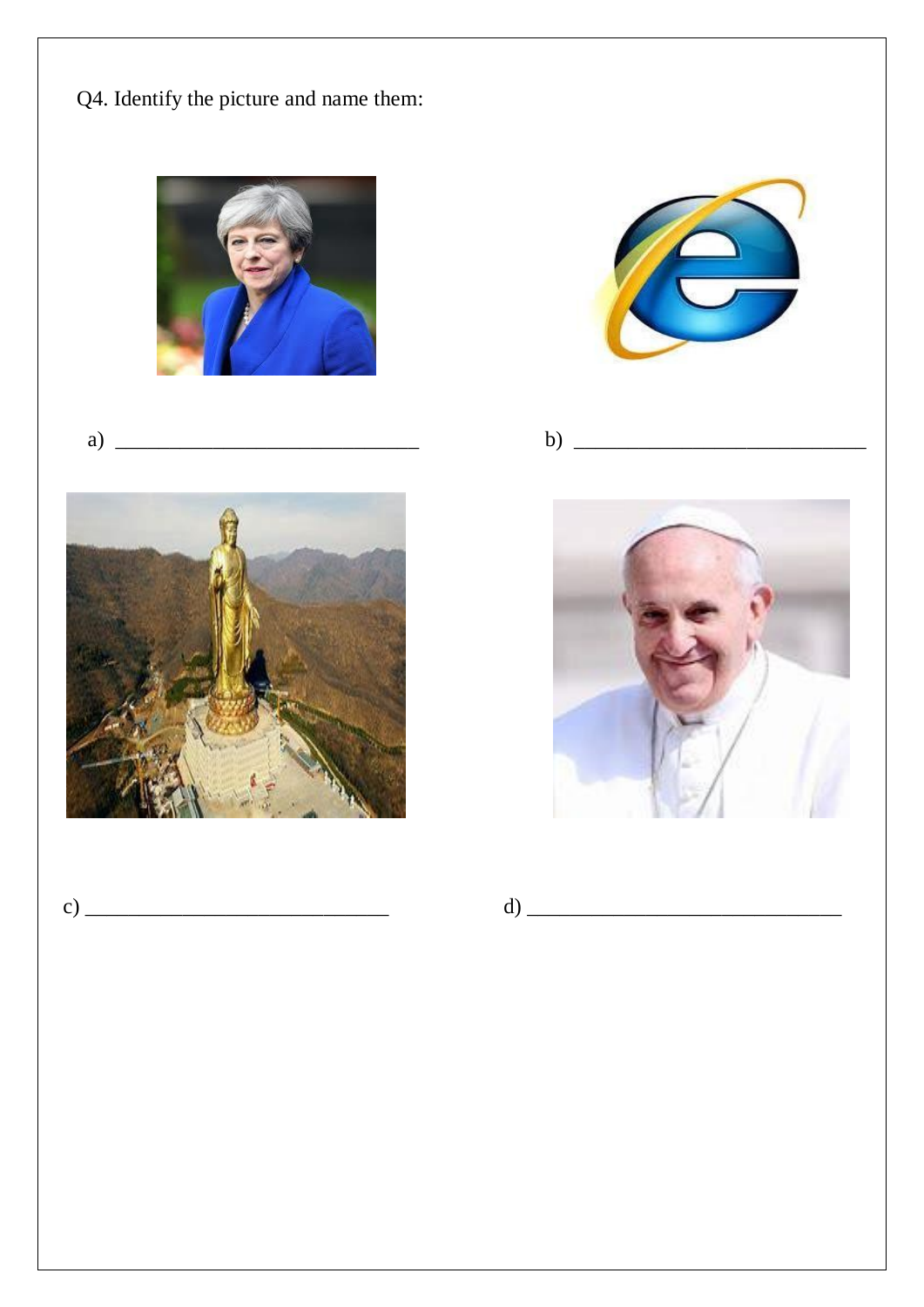Daval Bagh, Suraikund, Faridabad-121009 (Harvana)

ASSIGNMENT: UNIT TEST - I (2022-23) **SUBJECT-HINDI**  $CLASS – IV$ 

DATE -

 $NAME -$ 

#### SECTION -

ROLL NO. -

### खण्ड क 'पठन कौशल'

### प्र.1) निम्नलिखित गद्यांश को पढ़कर दिए गए प्रश्नों के उत्तर लिखिए।

मुक्त आकाश में विचरण करने वाले पंछी सोने के पिंजरे में भी रहना नहीं चाहते। बंधन से वह मुक्ति चाहता है। खुली हवा में साँस लेना मनुष्य को ही नहीं पक्षियों को भी बेहद प्रिय लगता है। आजादी सभी को प्रिय लगती है। हमारे देश के इतिहास में आजादी पाने के लिए अपने प्राणों का बलिदान देने वाले वीरों के असंख्य उदाहरण मिलते हैं। सन 1947 से पूर्व हमारा देश परतंत्र था। अंग्रेजों ने हमें दासता की जंजीरों में जकड़ रखा था। भारत के लोगों ने स्वतंत्रता प्राप्ति के लिए निरंतर संघर्ष किया।

(क) मुक्त आकाश में विचरण करने वाले पंछी कहाँ रहना नहीं चाहते?

 $\overline{B}$ )

देश के लिए आजादी पाने के लिए वीरों ने क्या किया? (ख)

 $\overline{B}$ )

 $(\Pi)$  $\overline{3}$ )

भारत को दासता की जंजीरों में किसने जकड़ रखा था?

'परतंत्रता' का विलोम शब्द गदयांश से ढूँढकर लिखिए। (घ)

 $\overline{B}$ )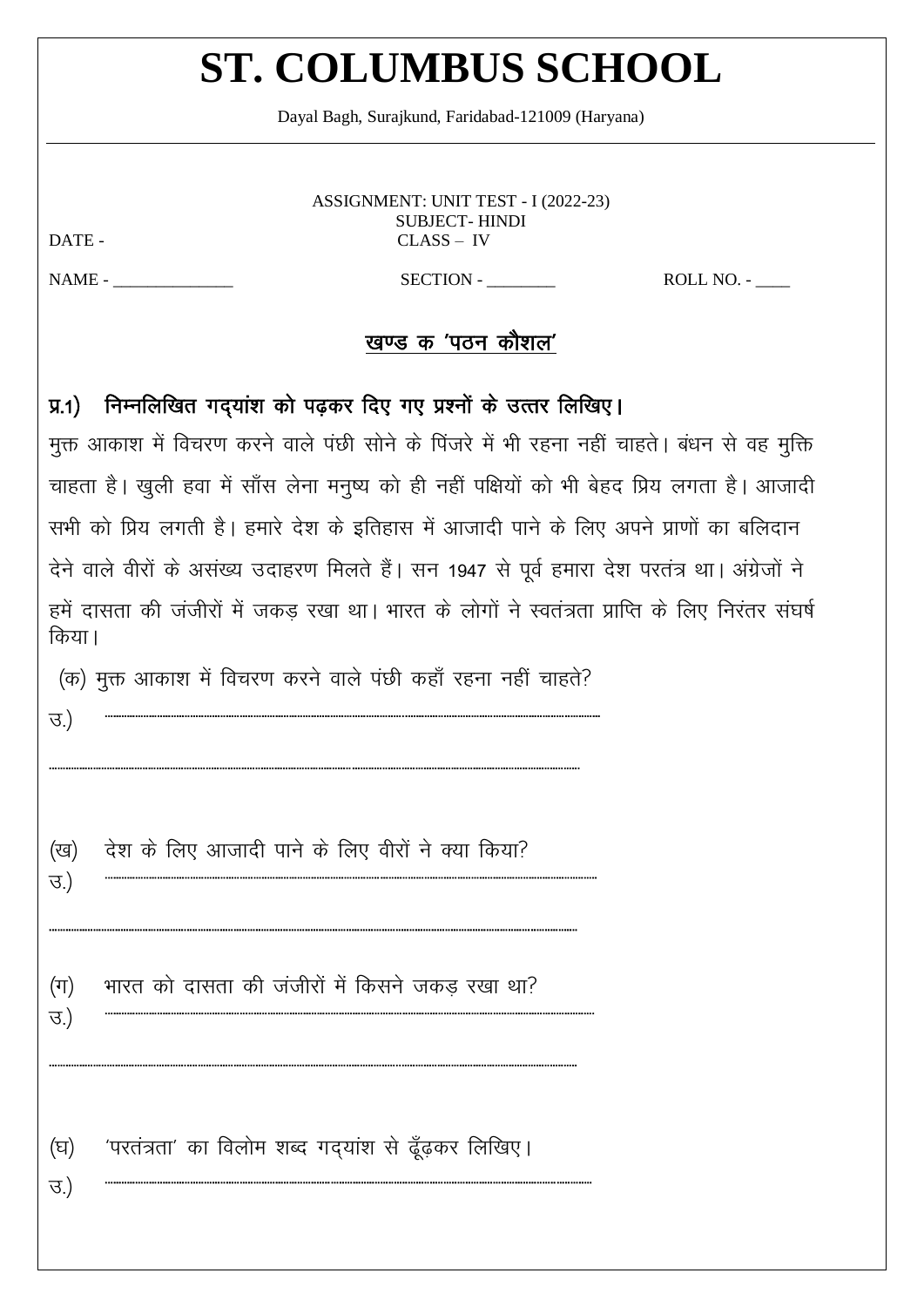|                    |                                                            | खण्ड ख 'साहित्य' |  |
|--------------------|------------------------------------------------------------|------------------|--|
|                    | प्र.2) निम्नलिखित शब्दों के अर्थ लिखिए।                    |                  |  |
|                    | (क) मुक्ति                                                 | (ख) सबक          |  |
|                    | (ग) होश उड़ना """"""""""""""""""""""""""                   | (घ) सूझ—बूझ      |  |
| $\overline{y}$ .3) | निम्नलिखित प्रश्नों के उत्तर लिखिए।                        |                  |  |
| (क)                | स्वप्नाली को सभी लोग क्यों चाहते थे?                       |                  |  |
| ਚ.)                |                                                            |                  |  |
|                    |                                                            |                  |  |
|                    | (ख) स्वप्नाली को कौन-सा पुरस्कार दिया गया?                 |                  |  |
| <u>ਚ.)</u>         |                                                            |                  |  |
|                    |                                                            |                  |  |
|                    | हाथी अपने बारे में क्या सोचता था?                          |                  |  |
| $(\Pi)$<br>ਚ.)     |                                                            |                  |  |
|                    |                                                            |                  |  |
|                    |                                                            |                  |  |
| $\overline{A}$     | किसने कहा, किससे कहा?                                      |                  |  |
|                    | "एक हाथी ने इनके घोंसले को नष्ट कर दिया।"                  |                  |  |
|                    |                                                            |                  |  |
| $\overline{y}$ .5) | रिक्त स्थानों की पूर्ति कीजिए।                             |                  |  |
| (क)                | सभी पक्षी """""""""""""""""""""""""""" रहते थे।            |                  |  |
| (ख)                | रवप्नाली ने """""""""""""""""""""""""""""" में छलांग लगाई। |                  |  |
|                    |                                                            |                  |  |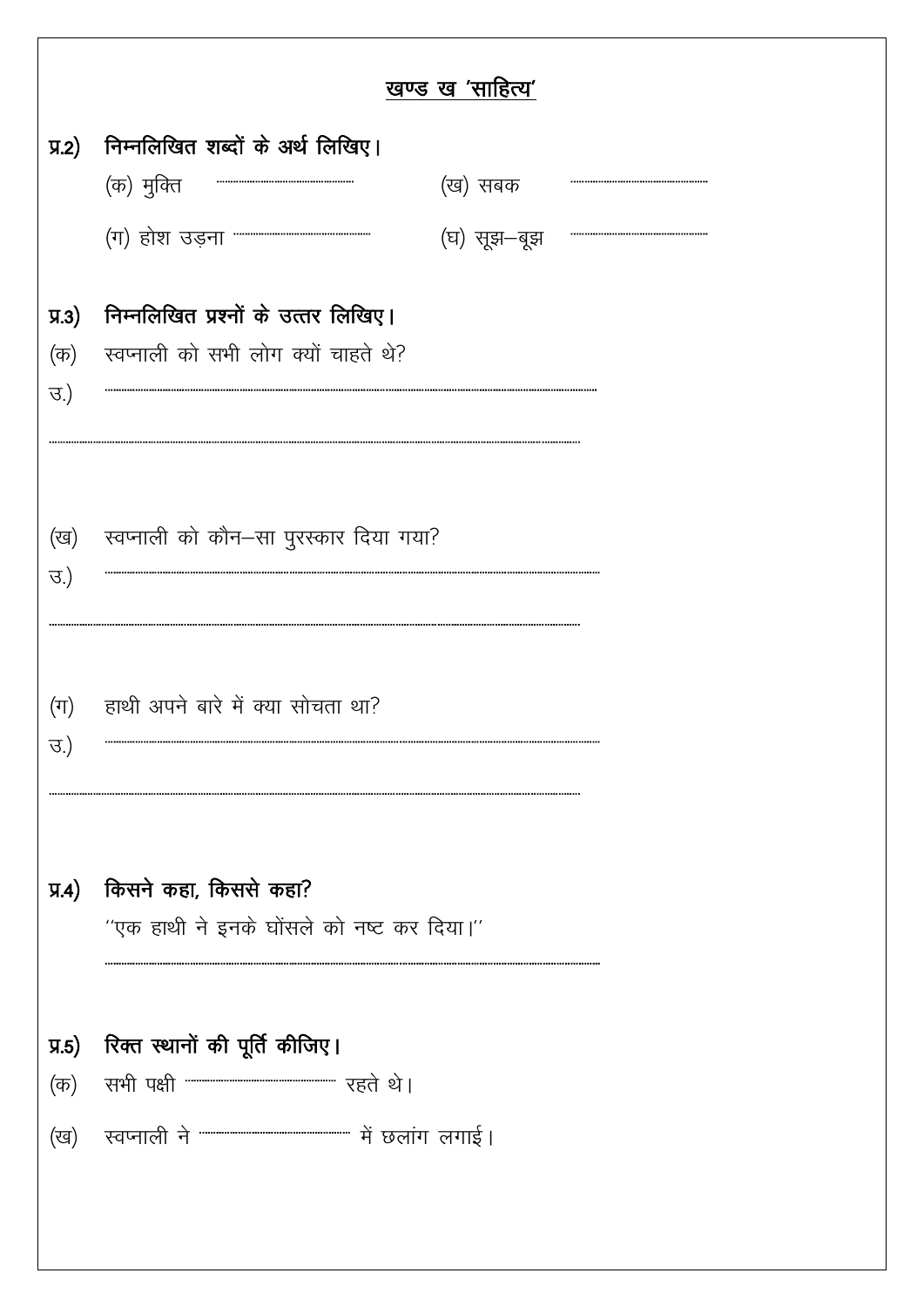| <b>A.6</b>         | वाक्य बनाइए।                                              |                                                   |
|--------------------|-----------------------------------------------------------|---------------------------------------------------|
| (क)                | साहसी                                                     |                                                   |
| (ख)                | प्रकाश                                                    |                                                   |
|                    |                                                           |                                                   |
|                    |                                                           | खण्ड ग 'व्याकरण'                                  |
| $\overline{A}$ .7) | निम्नलिखित भाषाओं की लिपियों के नाम लिखिए।                |                                                   |
|                    | (क) मराठी                                                 | (ख) हिंदी                                         |
|                    | (ग) पंजाबी                                                | (घ) उर्दू                                         |
|                    |                                                           |                                                   |
| <b>प्र.9)</b>      | निम्नलिखित संयुक्त व्यंजनों से एक-एक शब्द लिखिए।          |                                                   |
|                    |                                                           | (ख) त्र<br>,,,,,,,,,,,,,,,,,,,,,,,,,,,,,,,,,,,,,, |
|                    | $(\mathrm{d} \mathbf{r})$ व्य                             | (घ) श्र                                           |
|                    | प्र.10) निम्नलिखित शब्दों के दो-दो पर्यायवाची शब्द लिखिए। |                                                   |
|                    | (क) अतिथि                                                 |                                                   |